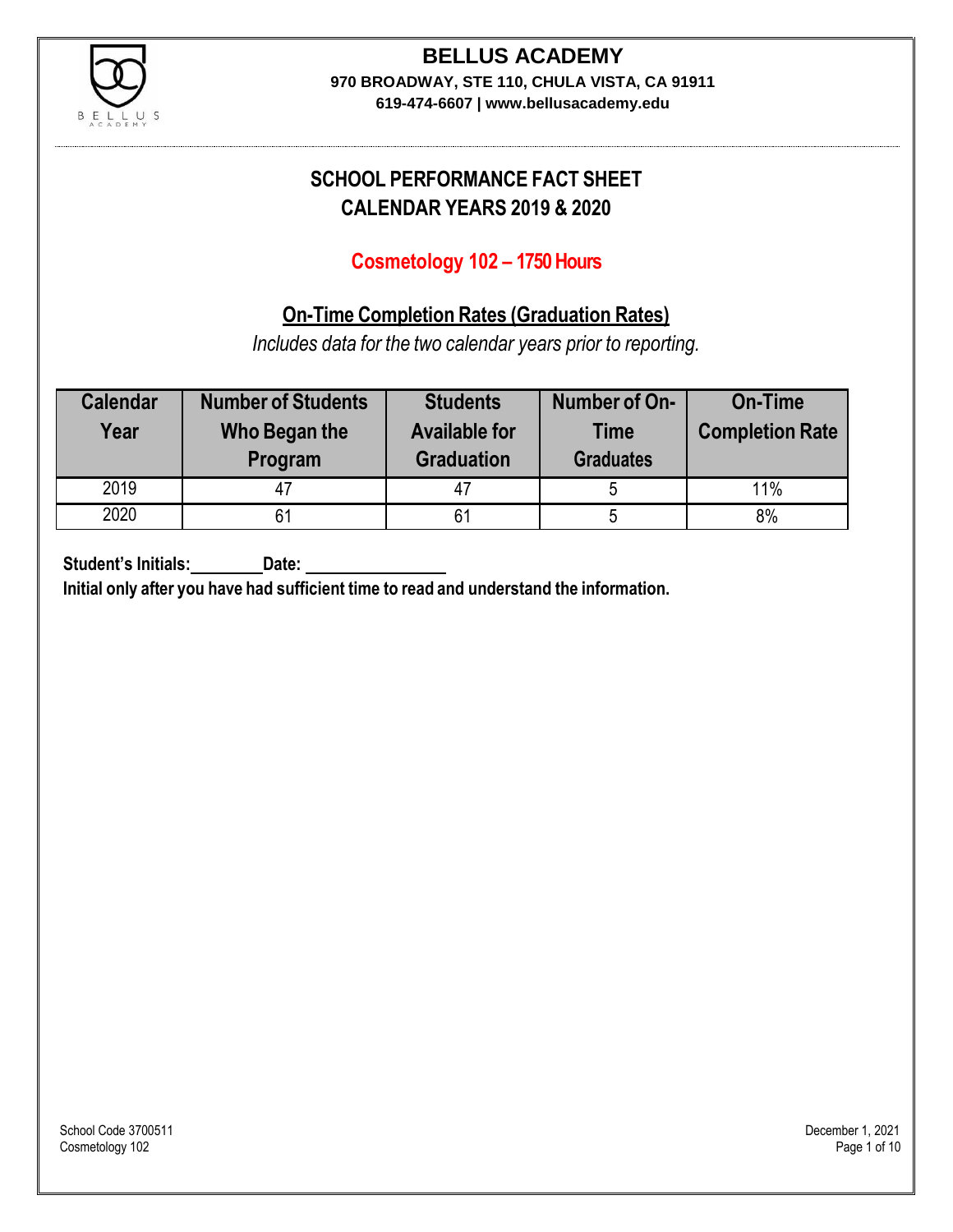

#### **Job Placement Rates** *(includes data for the two calendar years prior to reporting)*

| <b>Calendar</b> | <b>Number of</b> | Number of        | <b>Graduates</b>     | <b>Graduates</b> | <b>Placement Rate %</b> |
|-----------------|------------------|------------------|----------------------|------------------|-------------------------|
| Year            | <b>Students</b>  | <b>Graduates</b> | <b>Available for</b> | Employed in the  | <b>Employed in the</b>  |
|                 | <b>Who</b>       |                  | <b>Employment</b>    | <b>Field</b>     | <b>Field</b>            |
|                 | <b>Began</b>     |                  |                      |                  |                         |
|                 | Program          |                  |                      |                  |                         |
| 2019            | 47               | 27               | 22                   | 14               | 63%                     |
| 2020            | 61               | 34               | 34                   |                  | 21%                     |

You may obtain from the institution a list of the employment positions determined to be in the field for which a student received education and training by contacting the Admissions Representative at this institution.

#### **Gainfully Employed Categories** *(includes data for the two calendar years prior to reporting)*

| <b>Calendar Year</b> | <b>Graduate Employed</b><br>in the Field<br>20-29 Hours Per<br><b>Week</b> | <b>Graduates Employed in the</b><br><b>Field at Least 30 Hours Per</b><br><b>Week</b> | <b>Total Graduates</b><br><b>Employed in the</b><br><b>Field</b> |
|----------------------|----------------------------------------------------------------------------|---------------------------------------------------------------------------------------|------------------------------------------------------------------|
| 2019                 |                                                                            | 14                                                                                    | 14                                                               |
| 2020                 |                                                                            |                                                                                       |                                                                  |

### **Part-Time vs. Full-Time Employment**

### **Single Position vs. Concurrent Aggregated Position**

| <b>Calendar Year</b> | <b>Graduates</b><br><b>Employed in the</b><br><b>Field in a Single</b><br><b>Position</b> | <b>Graduates Employed in the</b><br><b>Field in Concurrent</b><br><b>Aggregated Positions</b> | <b>Total Graduates</b><br><b>Employed in the</b><br><b>Field</b> |
|----------------------|-------------------------------------------------------------------------------------------|-----------------------------------------------------------------------------------------------|------------------------------------------------------------------|
| 2019                 | 14                                                                                        |                                                                                               | 14                                                               |
| 2020                 |                                                                                           |                                                                                               |                                                                  |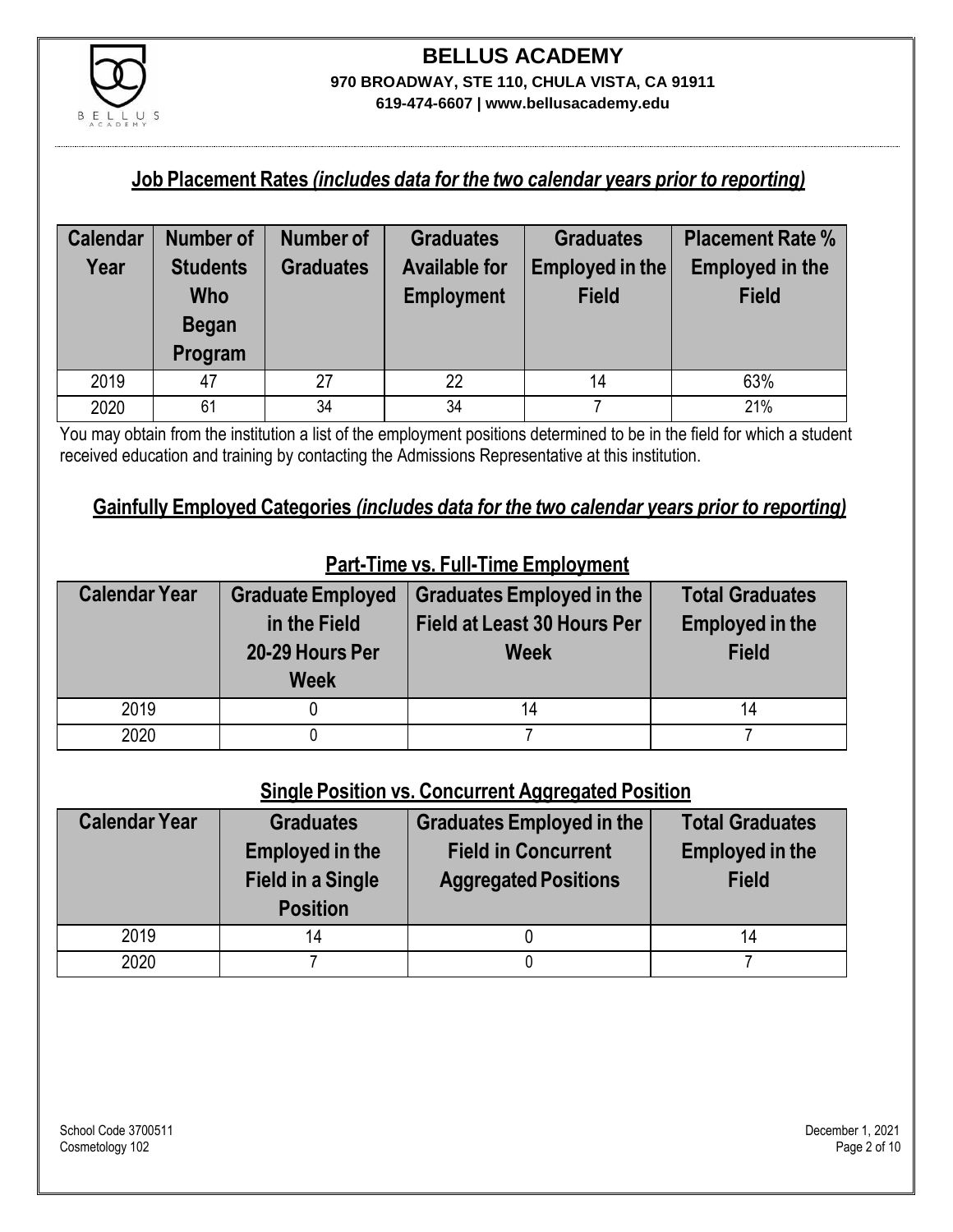

# **BELLUS ACADEMY 970 BROADWAY, STE 110, CHULA VISTA, CA 91911**

**619-474-6607 | www.bellusacademy.edu**

### **Self-Employed / Freelance Positions**

| <b>Calendar Year</b> | <b>Graduates Employed who are Self-</b> | <b>Total Graduates</b>       |
|----------------------|-----------------------------------------|------------------------------|
|                      | <b>Employed or Working Freelance</b>    | <b>Employed in the Field</b> |
| 2019                 |                                         | 14                           |
| 2020                 |                                         |                              |

### **InstitutionalEmployment**

| <b>Calendar Year</b> | <b>Graduates Employed in the Field who are</b><br><b>Employed by the Institution, an Employer</b><br>Owned by the Institution, or an Employer<br>who Shares Ownership with the<br>Institution. | <b>Total Graduates</b><br><b>Employed in the Field</b> |
|----------------------|------------------------------------------------------------------------------------------------------------------------------------------------------------------------------------------------|--------------------------------------------------------|
| 2019                 |                                                                                                                                                                                                | 14                                                     |
| 2020                 |                                                                                                                                                                                                |                                                        |

**Student's Initials:** Date:

**Initial only after you have had sufficient time to read and understand the information.**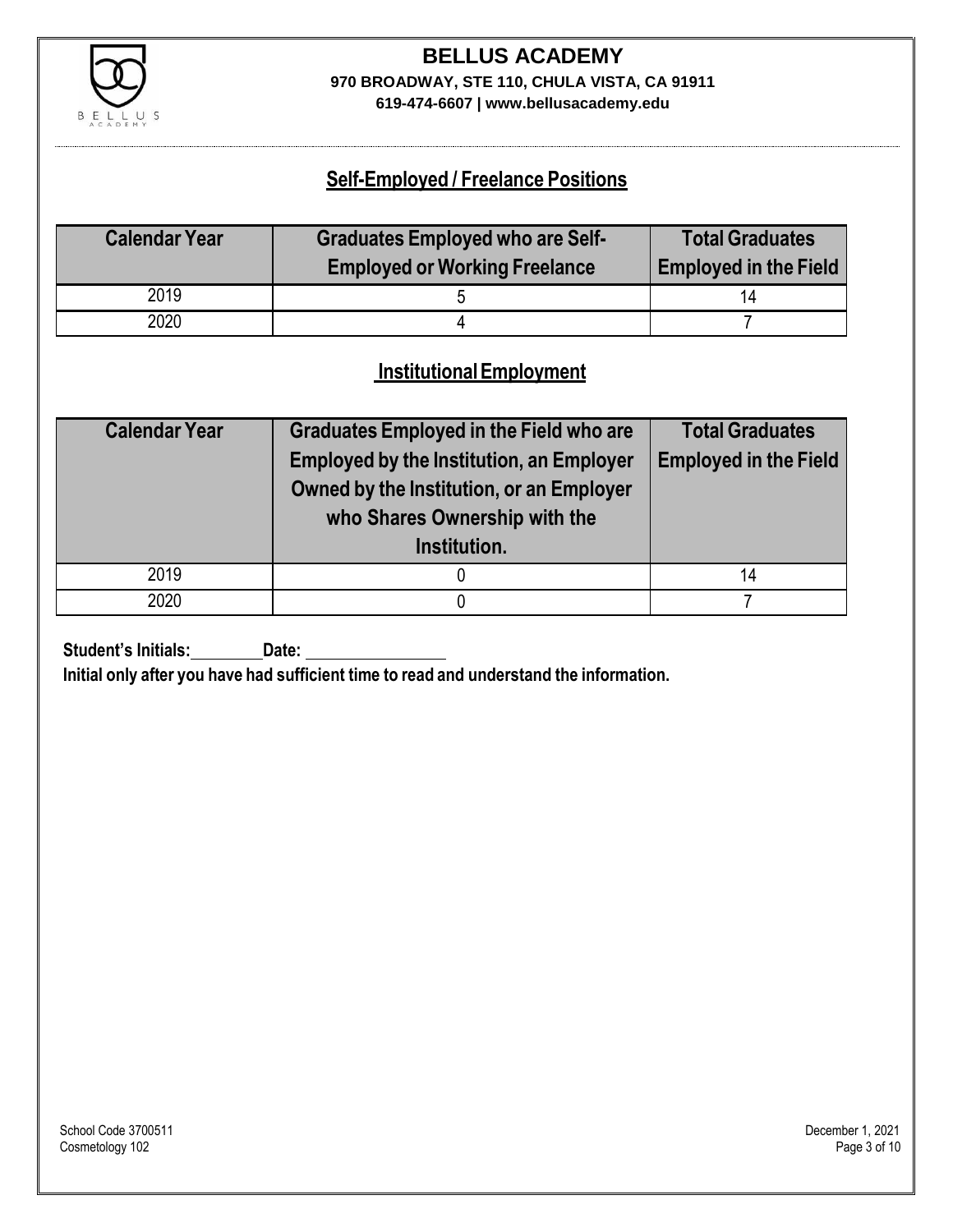

### **License Examination Passage Rates** *(includes data for the two calendar years prior to reporting)*

| <b>Calendar</b><br>Year | <b>Number of</b><br><b>Graduates in</b><br><b>Calendar Year</b> | Number of<br><b>Graduates</b><br><b>Taking Exam</b> | <b>Who</b><br><b>Number</b><br><b>First</b><br><b>Passed</b><br><b>Available Exam</b><br>Exam | <b>Number Who</b><br><b>Failed First</b><br><b>Available</b><br>Exam | <b>Passage</b><br><b>Rate</b> |
|-------------------------|-----------------------------------------------------------------|-----------------------------------------------------|-----------------------------------------------------------------------------------------------|----------------------------------------------------------------------|-------------------------------|
| 2019                    | 27                                                              | 19                                                  | 18                                                                                            |                                                                      | 95%                           |
| 2020                    | 34                                                              | 18                                                  | 11                                                                                            |                                                                      | 61%                           |

Licensure examination passage data is not available from the state agency administering the examination. We are unable to collect data from 0 graduates.

**Student's Initials: Date: Initial only after you have had sufficient time to read and understand the information.**

School Code 3700511 December 1, 2021<br>Cosmetology 102 Page 4 of 10 Cosmetology 102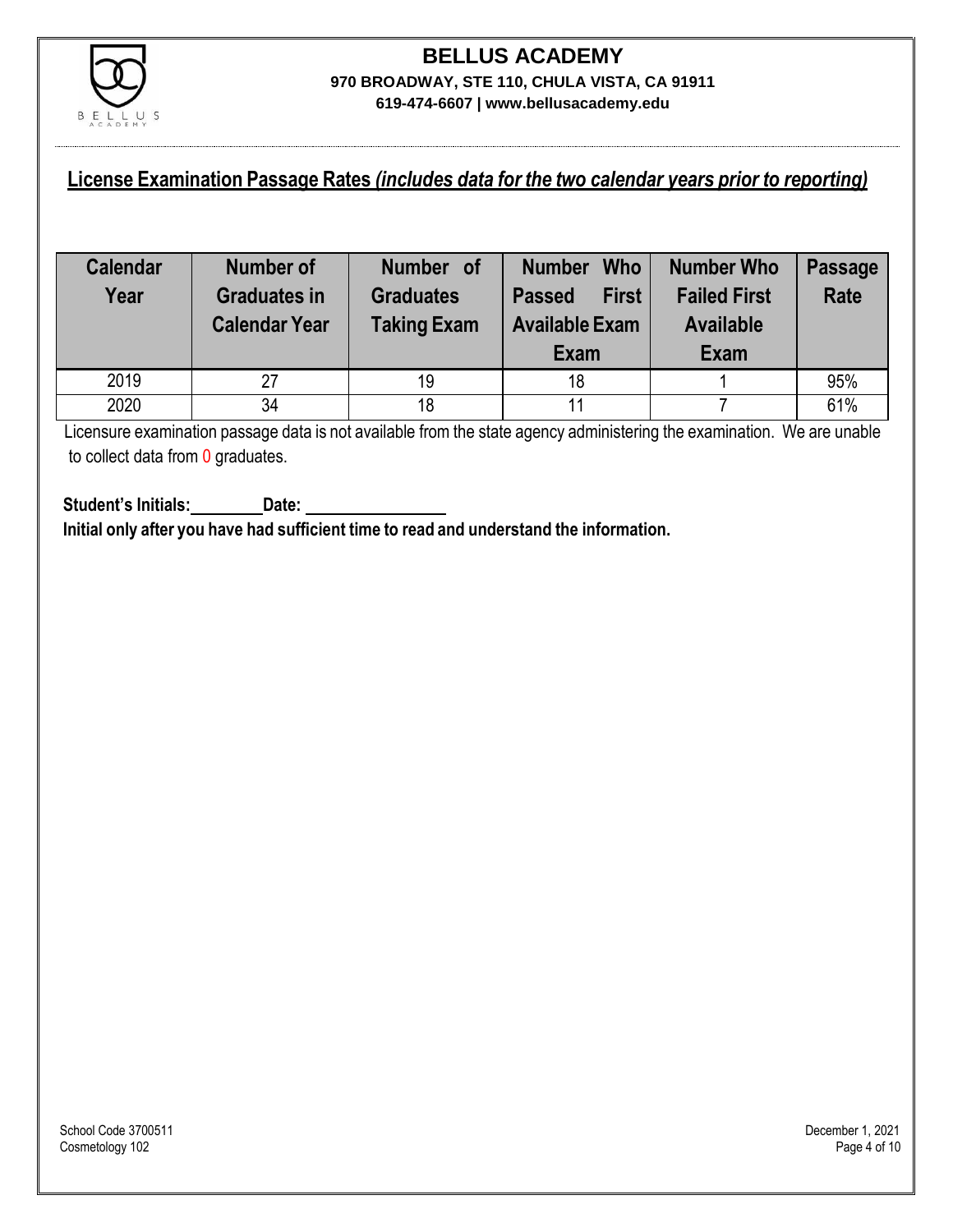

#### **Salary and Wage Information** *(includes data for the two calendar years prior to reporting)*

#### **Annual salary and wages reported for graduates employed in the field.**

| <b>Calendar</b> | <b>Graduates</b>     | <b>Graduates</b>   |                   |                      |                | $ $20,001$ $$35,001$ $ $40,001$ $ $45,001$ No Salary |
|-----------------|----------------------|--------------------|-------------------|----------------------|----------------|------------------------------------------------------|
| Year            | <b>Available for</b> | <b>Employed in</b> |                   |                      | $\blacksquare$ | <b>Information</b>                                   |
|                 | <b>Employment</b>    | <b>Field</b>       | \$25,000 \$40,000 | $ $45,000$ $$50,000$ |                | <b>Reported</b>                                      |
| 2019            | 22                   |                    |                   |                      |                | 14                                                   |
| 2020            | 34                   |                    |                   |                      |                |                                                      |

A list of sources used to substantiate salary disclosures is available from the school. Wage and salary data was gathered using the following data: Graduate Employment verification. Additional wage and salary information may be found on the Bureau of Labor Statistics O\*Net websites for each discipline at:

#### **Cosmetology**

[http://www.careerinfonet.org/occ\\_rep.asp?optstatus=011000000&soccode=395012&id=1&nodeid=2&stfips=06&search](http://www.careerinfonet.org/occ_rep.asp?optstatus=011000000&soccode=395012&id=1&nodeid=2&stfips=06&search=Go) [=Go](http://www.careerinfonet.org/occ_rep.asp?optstatus=011000000&soccode=395012&id=1&nodeid=2&stfips=06&search=Go)

#### Makeup Artistry

[http://www.careerinfonet.org/occ\\_rep.asp?optstatus=011000000&soccode=395091&id=1&nodeid=2&stfips=06&search](http://www.careerinfonet.org/occ_rep.asp?optstatus=011000000&soccode=395091&id=1&nodeid=2&stfips=06&search=Go)  $=$ Go

**Student's Initials: Date: Initial only after you have had sufficient time to read and understand the information.**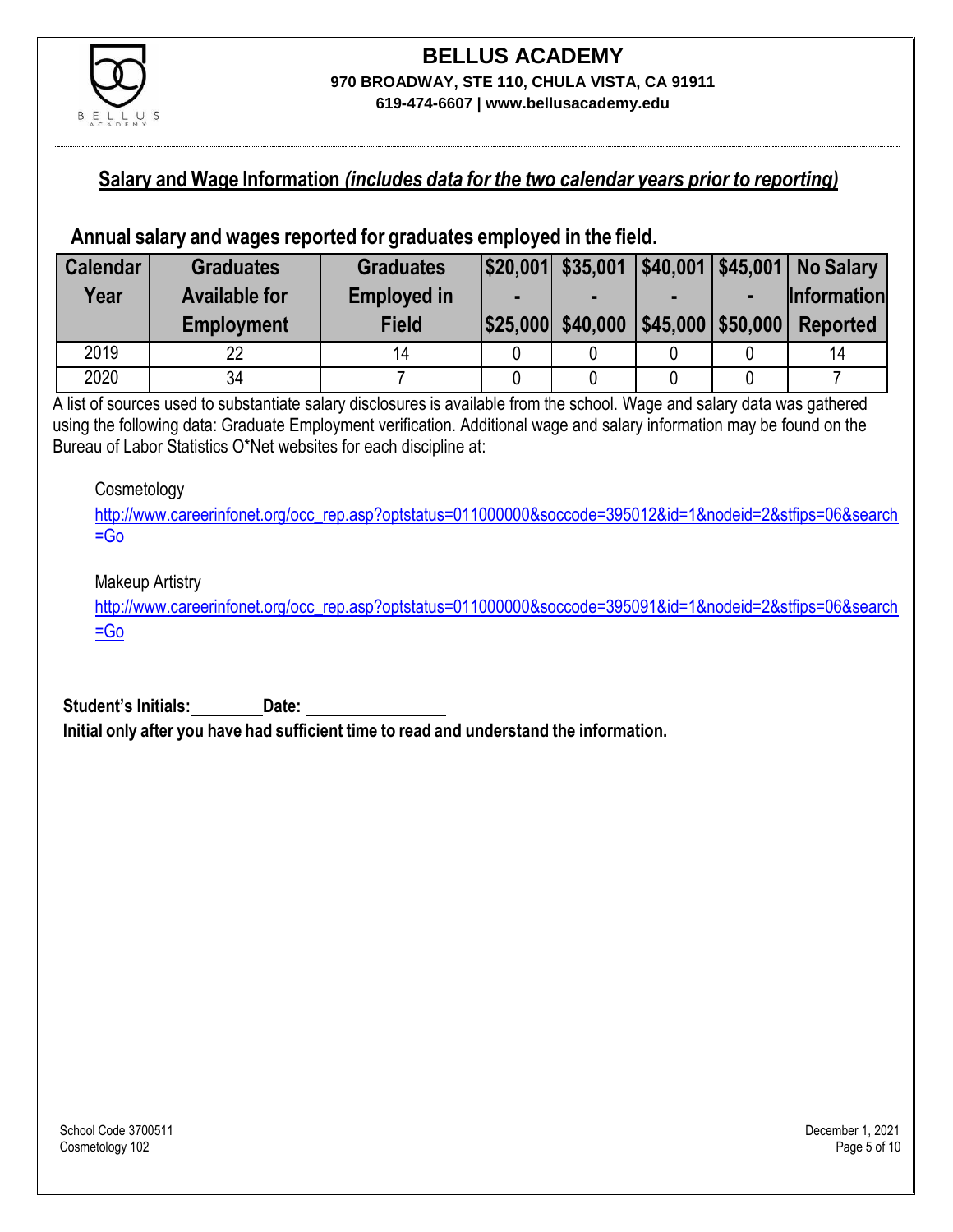

### **Cost of Educational Program**

Total charges for the program for students completing on time in 2019: **\$28,566**. Total charges may be higher for students that do not complete on time.

Total charges for the program for students completing on time in 2020: **\$28,859.** Total charges may be higher for students that do not complete on time.

**Student's Initials: Date: Initial only after you have had sufficient time to read and understand the information.**

### **Federal Student Loan Debt**

| <b>Calendar</b><br>Year(s) | Most recent three<br>year cohort default<br>rate, as reported by<br>the United State<br>Department of<br>Education. <sup>1</sup> | The percentage of<br>enrolled students<br>receiving federal<br>student loans to<br>pay for this<br>program. | The percentage of<br>graduates who<br>took out federal<br>student loans to<br>pay for this<br>program. | The average amount of<br>federal student loan<br>debt of graduates who<br>took out federal<br>student loans atthis<br>institution. |
|----------------------------|----------------------------------------------------------------------------------------------------------------------------------|-------------------------------------------------------------------------------------------------------------|--------------------------------------------------------------------------------------------------------|------------------------------------------------------------------------------------------------------------------------------------|
| 2019                       |                                                                                                                                  | 83.05%                                                                                                      | 92.31%                                                                                                 | \$5.403                                                                                                                            |
| 2020                       | 6.9                                                                                                                              | 64.29%                                                                                                      | 84.38%                                                                                                 | \$4,090                                                                                                                            |

<sup>1</sup>The percentage of students who defaulted on their federal student loans is called the Cohort Default Rate (CDR). It shows the percentage of this school's students who were more than 270 days (9 months) behind on their federal student loans within three years of when the first payment was due. This is the most recent CDR reported by the U.S. Department of Education.

**Student's Initials: Date: Initial only after you have had sufficient time to read and understand the information.**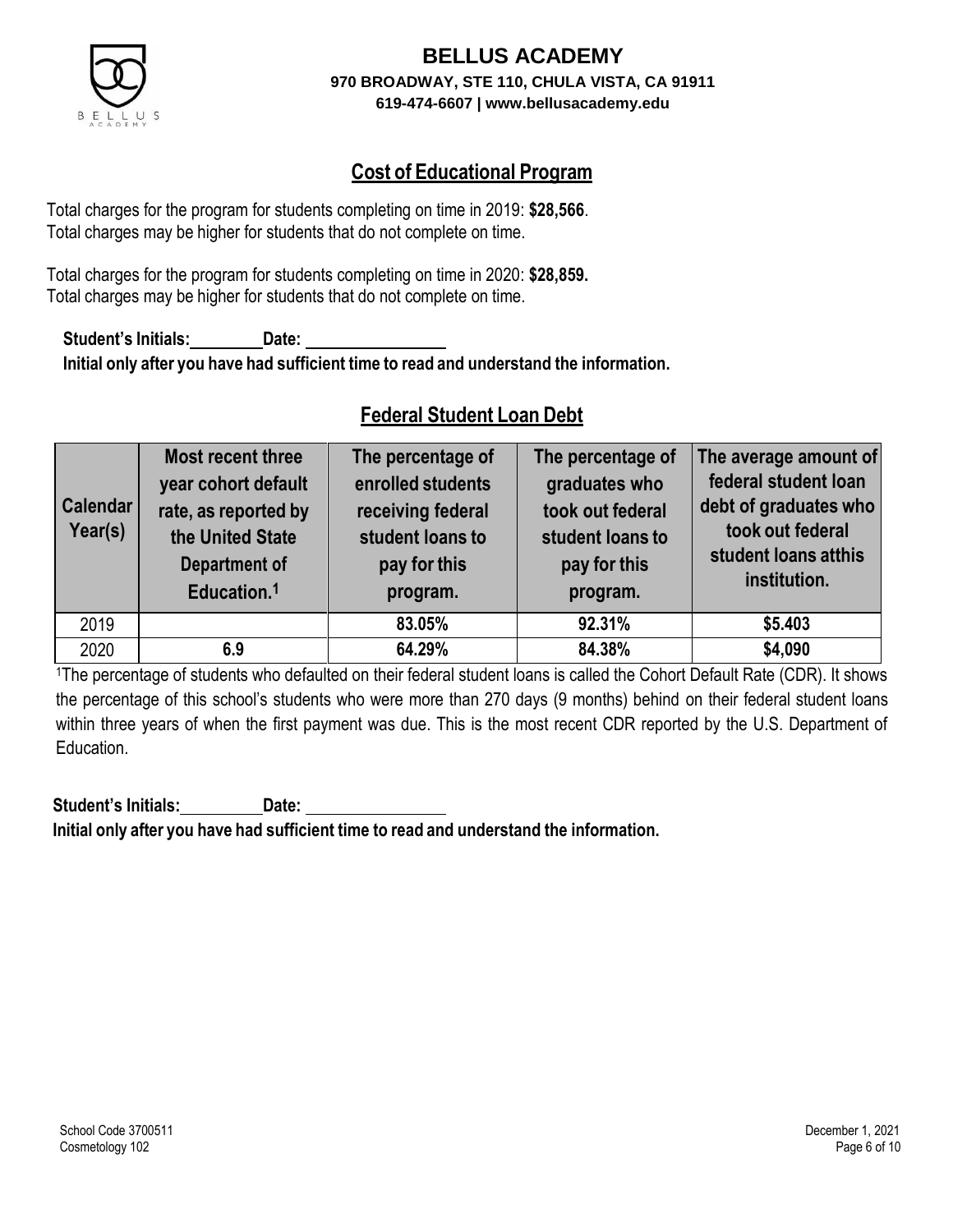

This fact sheet is filed with the Bureau for Private Postsecondary Education. Regardless of any information you may have relating to completion rates, placement rates, starting salaries, or license exam passage rates, this fact sheet contains the information as calculated pursuant to state law.

Any questions a student may have regarding this fact sheet that have not been satisfactorily answered by the institution may be directed to the Bureau for Private Postsecondary Education at 1747 N. Market Blvd, Suite 225, Sacramento, CA 95834, [www.bppe.ca.gov,](http://www.bppe.ca.gov/) toll-free telephone number (888) 370-7589 or by fax (916) 263-1897.

Student Name – Print

Student Signature Date Date

School Official Date Date Date Date Date Date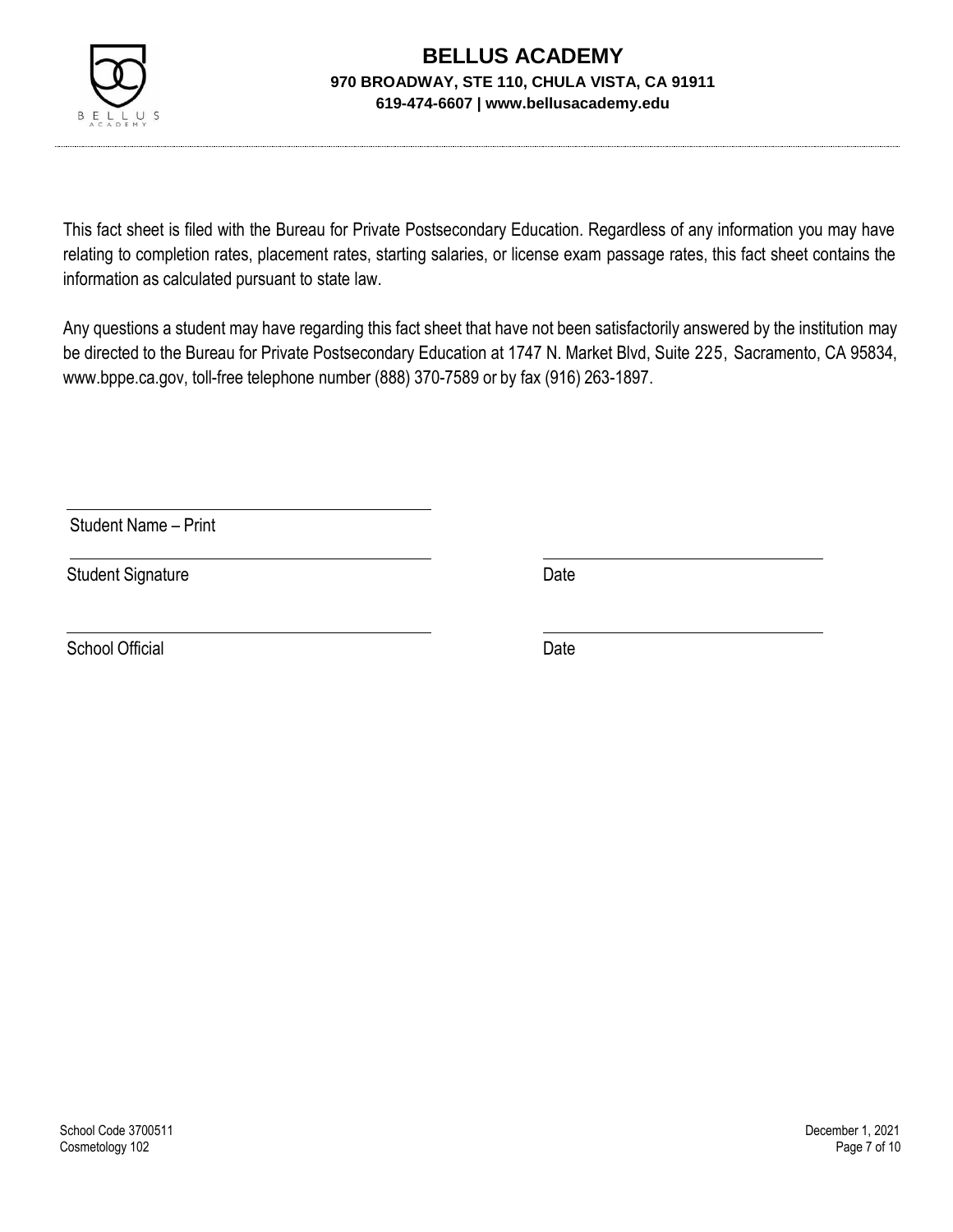

## **Definitions**

- "Number of Students Who Began the Program" means the number of students who began a program who were scheduled to complete the program within 100% of the published program length within the reporting calendar year and excludes all students who cancelled during the cancellation period.
- "Students Available for Graduation" is the number of students who began the program minus the number of students who have died, been incarcerated, or been called to active military duty.
- "Number of On-time Graduates" is the number of students who completed the program within 100% of the published program length within the reporting calendar year.
- "On-time Completion Rate" is the number of on-time graduates divided by the number of students available for graduation.
- "150% Graduates" is the number of students who completed the program within 150% of the program length (includes on-time graduates).
- "150% Completion Rate" is the number of students who completed the program in the reported calendar year within 150% of the published program length, including on-time graduates, divided by the number of students available for graduation.
- "Graduates Available for Employment" means the number of graduates minus the number of graduates unavailable for employment.
- "Graduates Unavailable for Employment" means the graduates who, after graduation, die, become incarcerated, are called to active military duty, are international students that leave the United States or do not have a visa allowing employment in the United States, or are continuing their education in an accredited or bureau-approved postsecondary institution.
- "Graduates Employed in the Field" means graduates who beginning within six months after a student completes the applicable educational program are gainfully employed, whose employment has been reported, and for whom the institution has documented verification of employment. For occupations for which the state requires passing an examination, the six months period begins after the announcement of the examination results for the first examination available after a student completes an applicable educational program.
- "Placement Rate Employed in the Field" is calculated by dividing the number of graduates gainfully employed in the field by the number of graduates available for employment.
- "Number of Graduates Taking Exam" is the number of graduates who took the first available exam in the reported calendar year.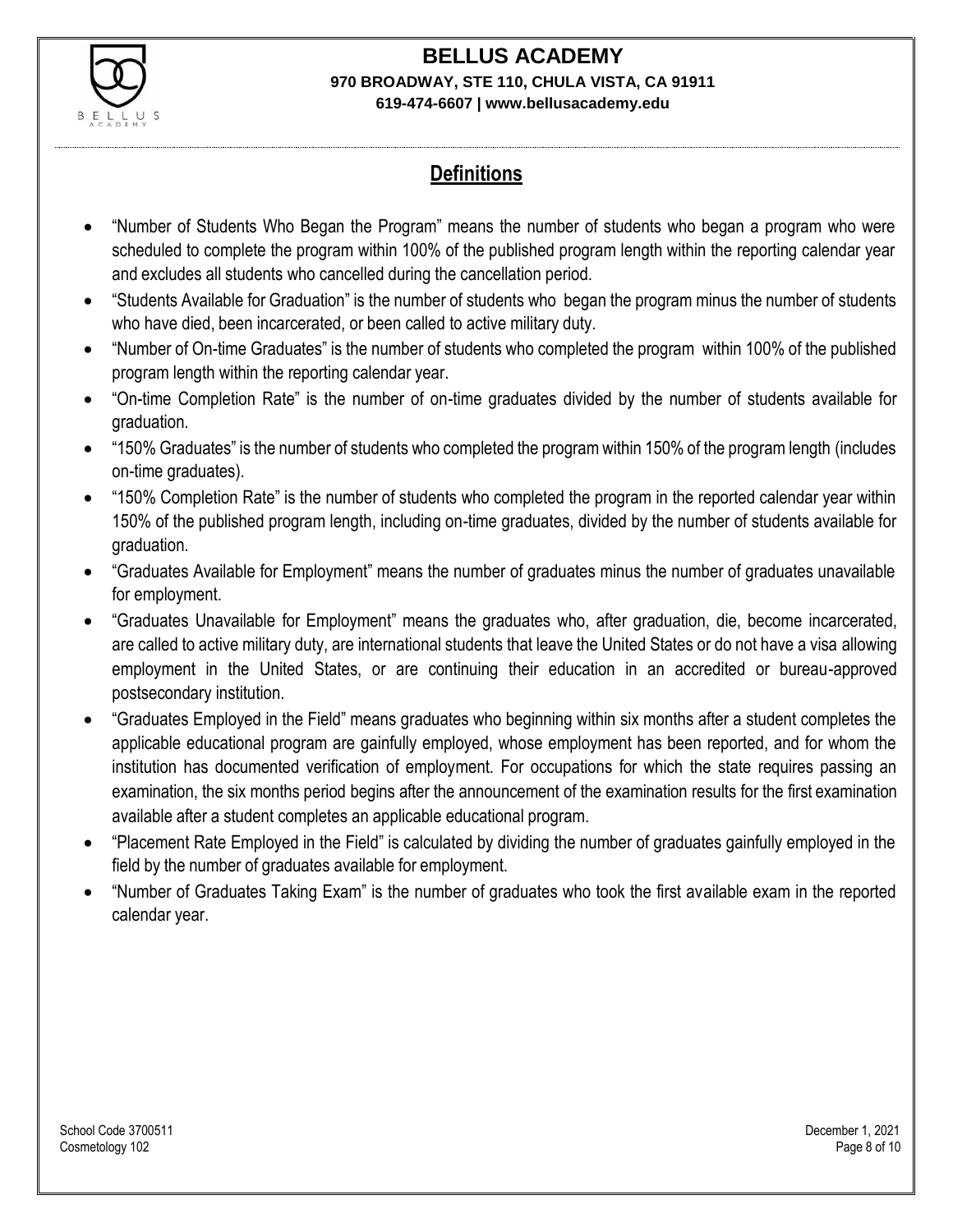

- "First Available Exam Date" is the date for the first available exam after a student completed a program.
- "Passage Rate" is calculated by dividing the number of graduates who passed the exam by the number of graduates who took the reported licensing exam.
- "Number Who Passed First Available Exam" is the number of graduates who took and passed the first available licensing exam after completing the program.
- "Salary" is as reported by graduate or graduate's employer.
- "No Salary Information Reported" is the number of graduates for whom, after making reasonable attempts, the school was not able to obtain salary information.